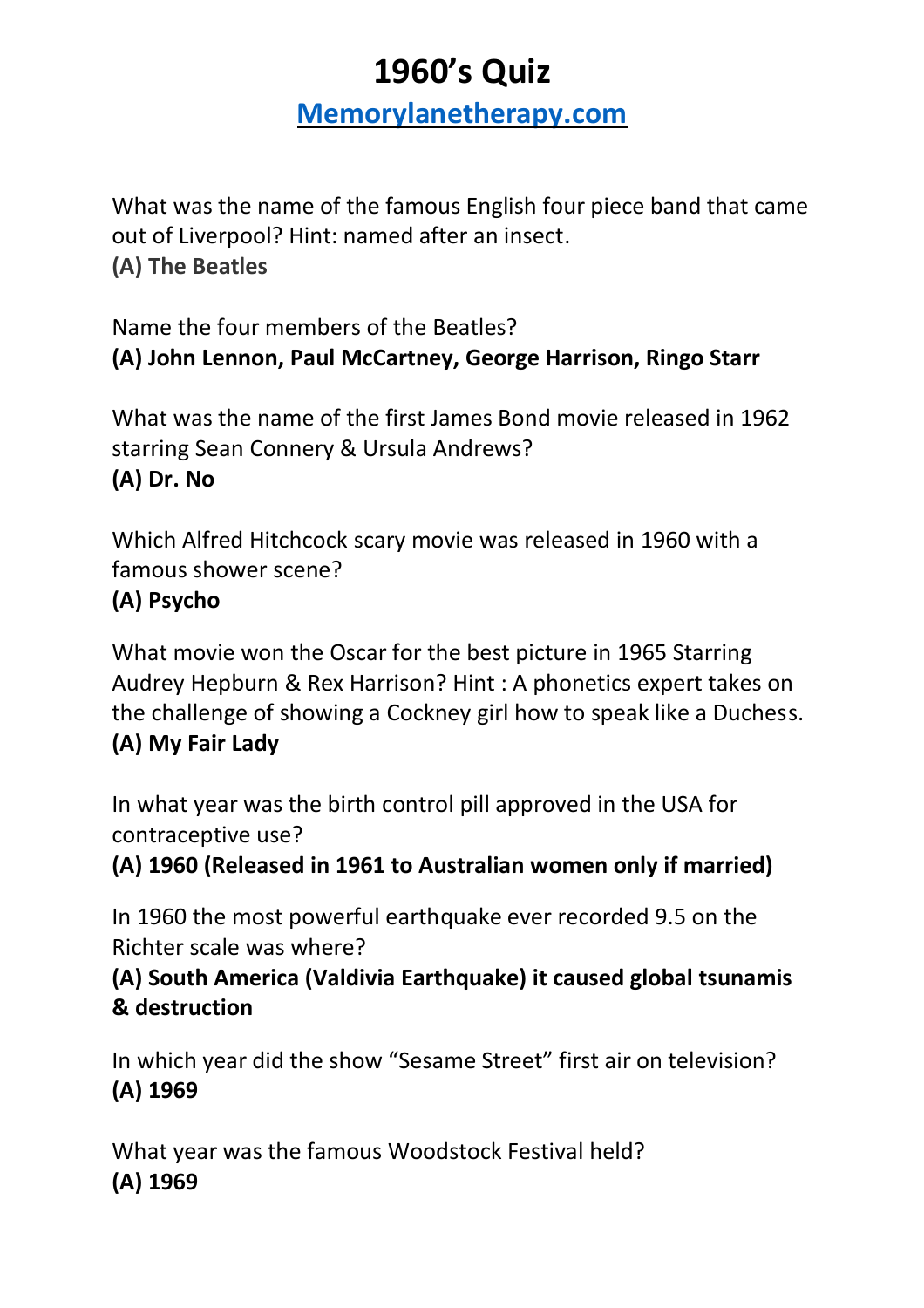The first woman in space came from which country? **(A) Soviet Union, in 1963 Valentina Tereshkova, she spent almost 3 days in the Vostok 6 space capsule orbiting Earth 48 times**

Which classic science fiction show began in 1966? **(A) Star Trek**

Who did John F Kennedy defeat in 1960 to win the presidential election?

# **(A) Richard Nixon**

In the late 1960s the US Airforce released a report concluding there were no such things as UFOs or Extra Terrestrials what was the name of the report?

# **(A) Project Blue Book**

What popular long running soap opera still running on TV debuted in 1965? Hint: As the world turns so does the

#### **(A) Days Of Our Lives**

In 1963 Martin Luther King Jnr gave a memorable speech at the Lincoln Memorial on the steps what was the name of the famous speech?

#### **(A) "I Have A Dream "**

In 1960 four black college students sat in protest after being refused service at the lunch counter in which store in Greensboro North Carolina?

# **(A) Woolworths**

Who was the first man to walk on the moon in 1969?

# **(A) Neil Armstrong**

In 1967 Dr Christian Barnard performed the first transplant of what human organ in South Africa.

# **(A) Heart**

Who famously sang happy birthday to John F Kennedy in 1962 actually she sang happy birthday Mr President.

# **(A) Marilyn Monroe**

Which famous boxer in 1964 changed his name from Cassius Clay to? **(A) Muhammad Ali**